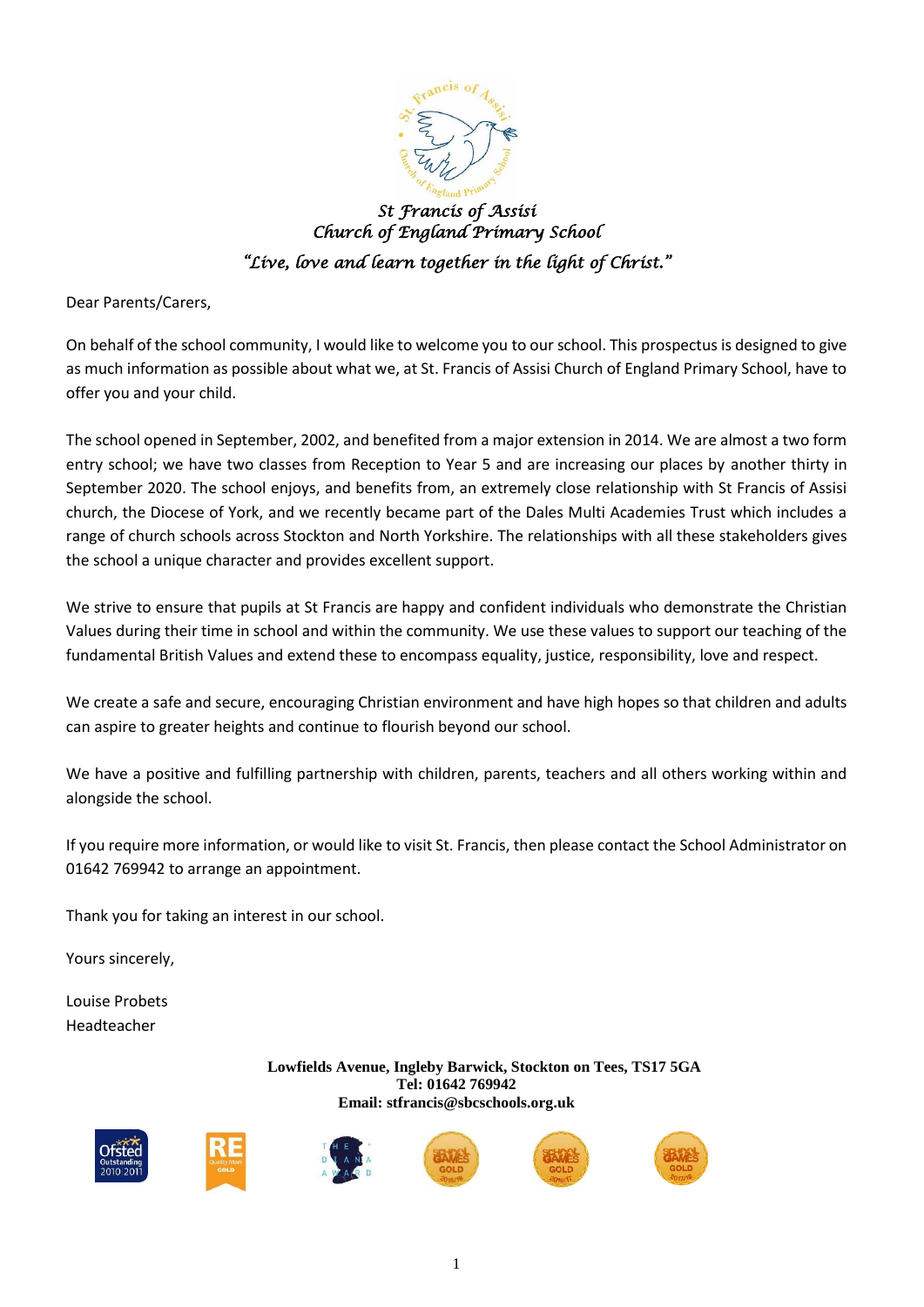#### **General Information**

| <b>School Address:</b>       | St Francis of Assisi C of E Primary School,<br>Lowfields Avenue,<br>Ingleby Barwick,<br>Stockton-on-Tees.<br><b>TS17 5GA</b> |
|------------------------------|------------------------------------------------------------------------------------------------------------------------------|
| <b>Telephone Number:</b>     | 01642 769942                                                                                                                 |
| Fax:                         | 01642 764604                                                                                                                 |
| <b>Chair of Governors:</b>   | <b>Father Clay Roundtree</b>                                                                                                 |
| <b>Head Teacher:</b>         | Mrs L Probets                                                                                                                |
| <b>Deputy Head:</b>          | Mrs M. Watson                                                                                                                |
| <b>School Vicar:</b>         | Father Clay Roundtree                                                                                                        |
| <b>Senior Administrator:</b> | Mrs G Douglas                                                                                                                |
| Administrator:               | Miss J Pickering                                                                                                             |
| <b>Site Manager:</b>         | Mr S Stott                                                                                                                   |
| Cook:                        | Mrs R Millington                                                                                                             |
| <b>School Hours:</b>         |                                                                                                                              |
| Nursery Beginning of week    | 9.00 a.m. - 3.15 p.m. Monday - Tuesday                                                                                       |
|                              | 9.00 a.m. - 11.30 a.m. Wednesday                                                                                             |
| Nursery End of week          | 12.45 p.m. - 3.15 p.m. Wednesday                                                                                             |
|                              | $9.00$ a.m. $-3.15$ p.m. Thursday - Friday                                                                                   |
| Reception -                  | $8.55$ a.m. $-11.35$ a.m.                                                                                                    |
|                              | 12.35 p.m. - 3.20 p.m.                                                                                                       |
| Key Stage One Classes -      | $8.55$ a.m. $-11.45$ a.m.                                                                                                    |
|                              | 12.45 p.m. - 3.20 p.m.                                                                                                       |
| Key Stage Two Classes -      | 8.55 a.m. - 12.15 p.m.                                                                                                       |
|                              | 1.15 p.m. - 3.20 p.m. (no afternoon playtime).                                                                               |
|                              |                                                                                                                              |

Doors open for Reception-Year 6 from 8.50 a.m. so that pupils are in classrooms ready to learn by 8.55 a.m.

#### **Contact Numbers and Addresses:**

| <b>York Diocesan Offices:</b> | Amy Johnson Way,          |
|-------------------------------|---------------------------|
|                               | York YO30 4XT             |
| Telephone:                    | 01904 699511              |
| <b>Local Authority:</b>       | Stockton Borough Council, |
|                               | Municipal Buildings,      |
|                               | Church Road,              |
|                               | Stockton-On-Tees.         |
|                               | <b>TS18 1XE</b>           |
| Telephone:                    | 01642 393939              |

### **The Governing Body**

| Headteacher:                                          | Mrs. Louise Probets                                               |                                 |  |
|-------------------------------------------------------|-------------------------------------------------------------------|---------------------------------|--|
| Chairperson:<br>Vice Chair:<br>Parent Representatives | Father C. Roundtree<br>Mrs F. Hunt<br>Mr Ghafoor<br>Mrs Whitehead |                                 |  |
| <b>Foundation Governors</b>                           | Mrs. F. Hunt<br>Mrs M. Lawrence<br>Mr. Field                      | Fr. C. Roundtree<br>Mr Harewood |  |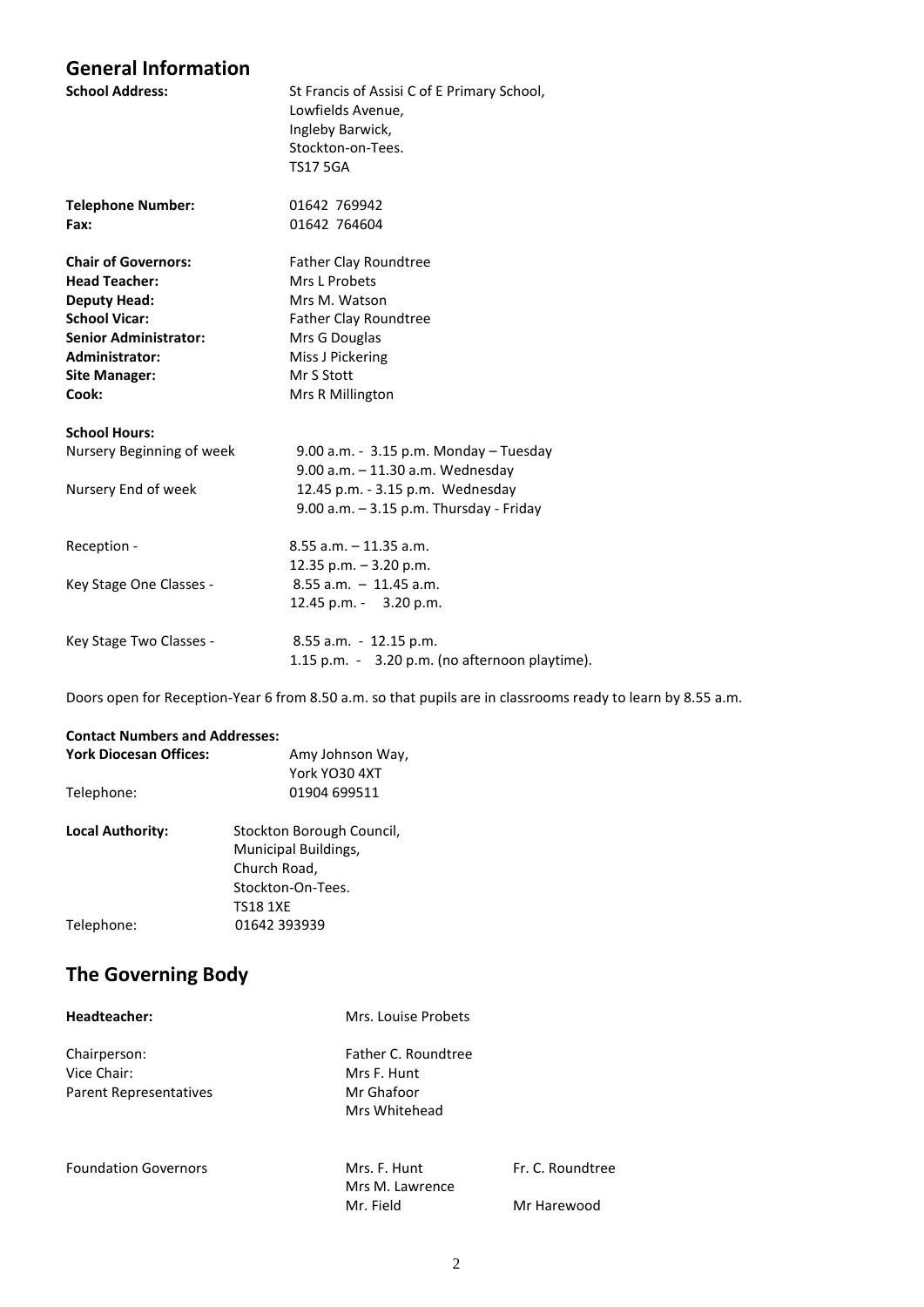#### 1 to be appointed

Staff Governor **Mrs A Casey** 

Further information can be found on the school website.

**Clerk:** Katie Gallagher Stockton Education Department, P.O. Box 228, Municipal Buildings, Church Road, Stockton-On-Tees. TS18 1XE



## **Teaching Staff 2019/20**

| <b>Year Group</b>              | Teachers                          |  |  |
|--------------------------------|-----------------------------------|--|--|
| Nursery:                       | Mrs S. Robinson/Mrs. L. Field     |  |  |
| Reception:                     | Mrs M. Watson/Mrs C. Shaw         |  |  |
|                                | Miss C. Gibson                    |  |  |
| Year 1:                        | Mrs D. Hughes                     |  |  |
| Year 1:                        | Miss C. Moffat                    |  |  |
| Year 2:                        | Miss C. Dale                      |  |  |
| Year 2:                        | Mr L. Taylor                      |  |  |
| Year 3:                        | Mrs S. Watt                       |  |  |
| Year 3:                        | Miss R. Brazier/Mrs J. Montgomery |  |  |
| Year 4:                        | Mrs J. Williams                   |  |  |
| Year 4:                        | Miss L. Muirhead                  |  |  |
| Year 5:                        | Miss. H. Johnson                  |  |  |
| Year 5:                        | Mrs J. Lauder                     |  |  |
| Year 6:                        | Mrs M. Davies                     |  |  |
| <b>Teaching Assistants:</b>    | Mrs H. Carrington - Nursery       |  |  |
|                                | Mrs J. Rowntree - Nursery         |  |  |
|                                | Mrs C. Evans - Reception          |  |  |
|                                | Mrs A. Camsell – Y1               |  |  |
|                                | Mrs A. Casey - Y2                 |  |  |
|                                | Mrs S. Mitra – Y3                 |  |  |
|                                | Mrs M. Murali - Y3/4              |  |  |
|                                | Mrs. J. Unwin – Y4                |  |  |
|                                | Mrs R. Naylor - Y5                |  |  |
| <b>Supervisory Assistants:</b> | Mrs G. Naeem                      |  |  |
|                                | Mrs M. Johnson                    |  |  |
|                                | Mrs W. Cuthbertson                |  |  |
|                                | Mrs. N. Khalil                    |  |  |
|                                | Mrs J. Hewitt                     |  |  |
|                                | Mrs K. Harris                     |  |  |
|                                | Mrs L. Norman                     |  |  |
|                                | Mrs V. Russell                    |  |  |
|                                | Mrs A. Ragusa                     |  |  |
|                                | Mrs T. Clark                      |  |  |
| <b>Kitchen Staff</b>           | Mrs R. Millington                 |  |  |
|                                | Mrs N. Shute                      |  |  |
|                                | Mrs C. Richie                     |  |  |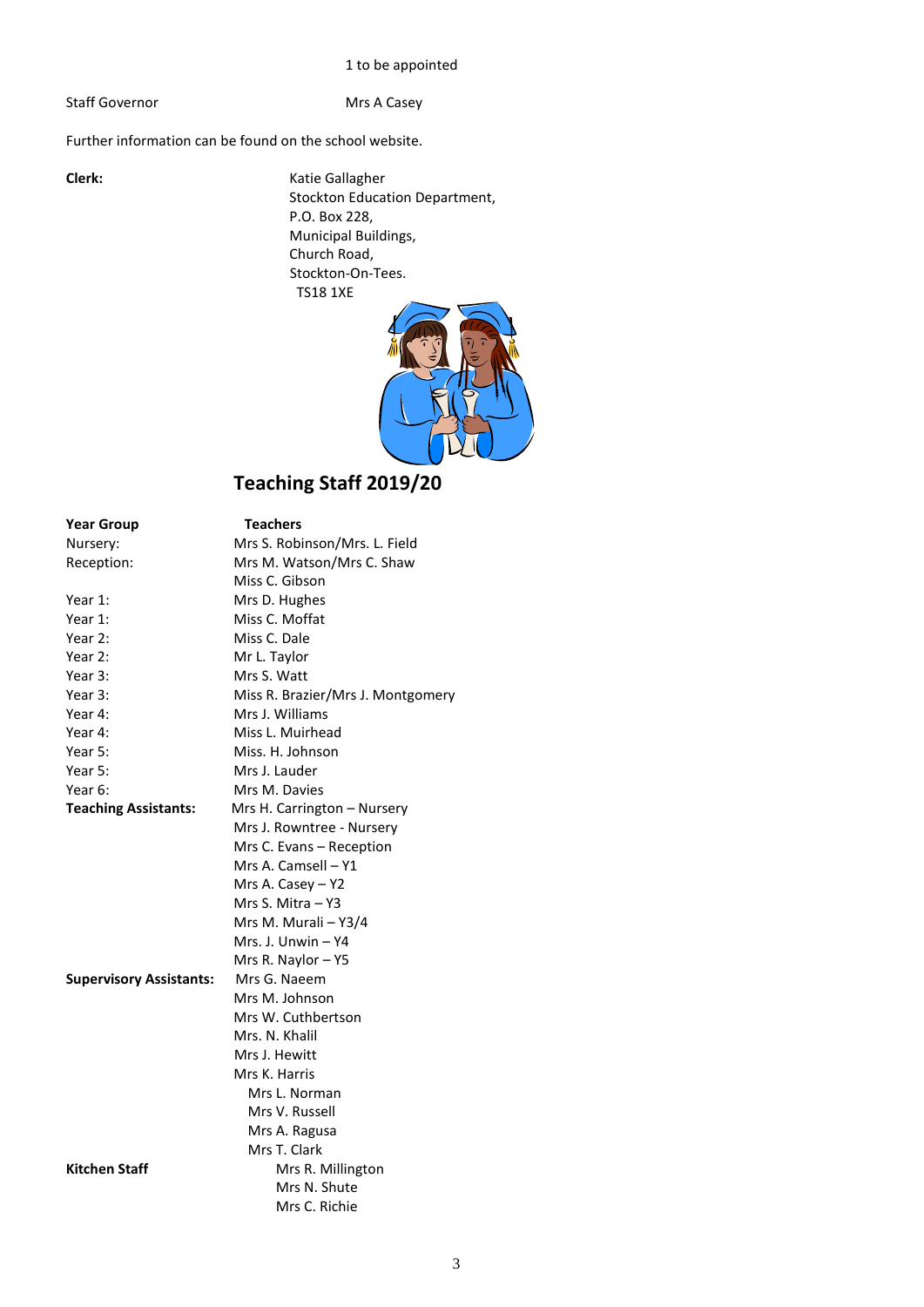|                                | Mrs S. Sorby                             |
|--------------------------------|------------------------------------------|
|                                | Miss K. Heaney                           |
| <b>Cleaners:</b>               | Miss. J. Crook                           |
|                                | Miss L. Heald                            |
|                                | Mrs C. Harding                           |
|                                | Mrs A. McIver                            |
|                                | Mrs. M. Johnson                          |
|                                | Mrs A. Ragusa                            |
|                                | Mrs K. Harrus                            |
| <b>Visiting Staff Include:</b> | Peripatetic Music Service                |
|                                | Raising Achievement and Performance Team |
|                                | Inclusion Team                           |
|                                | <b>Educational Psychological Service</b> |
|                                | Speech and Language Service              |
|                                | Occupational Therapy                     |



#### **Our School Vision**

"You are the light of the world. A town built on a hill cannot be hidden. Neither do people light a lamp and put it under a bowl. Instead they put it on its stand, and it gives light to everyone in the house. In the same way, let your light shine before others, that they may see your good deeds and glorify your Father in heaven." Matthew 5:14-16.

**Our school vision has this Bible passage deeply rooted within. Children in our school will value everyone as unique individuals and celebrate the distinctive and diverse nature of our community and the wider world. They will aspire to greater heights and continue to flourish beyond our school community. They will use the powerful knowledge they have gained to grow into valuable citizens whilst demonstrating resilience, determination, adaptability and being shining lights to others. Our** school is laying the foundations for pupils to flourish and 'live life in all its fullness' (John 10:10).

> Our Aims focus on LIGHT as we, "**Live, love and learn together in the light of Christ**" and link with the Church of England's national vision for education. In our safe and secure Christian environment, we demonstrate this through:

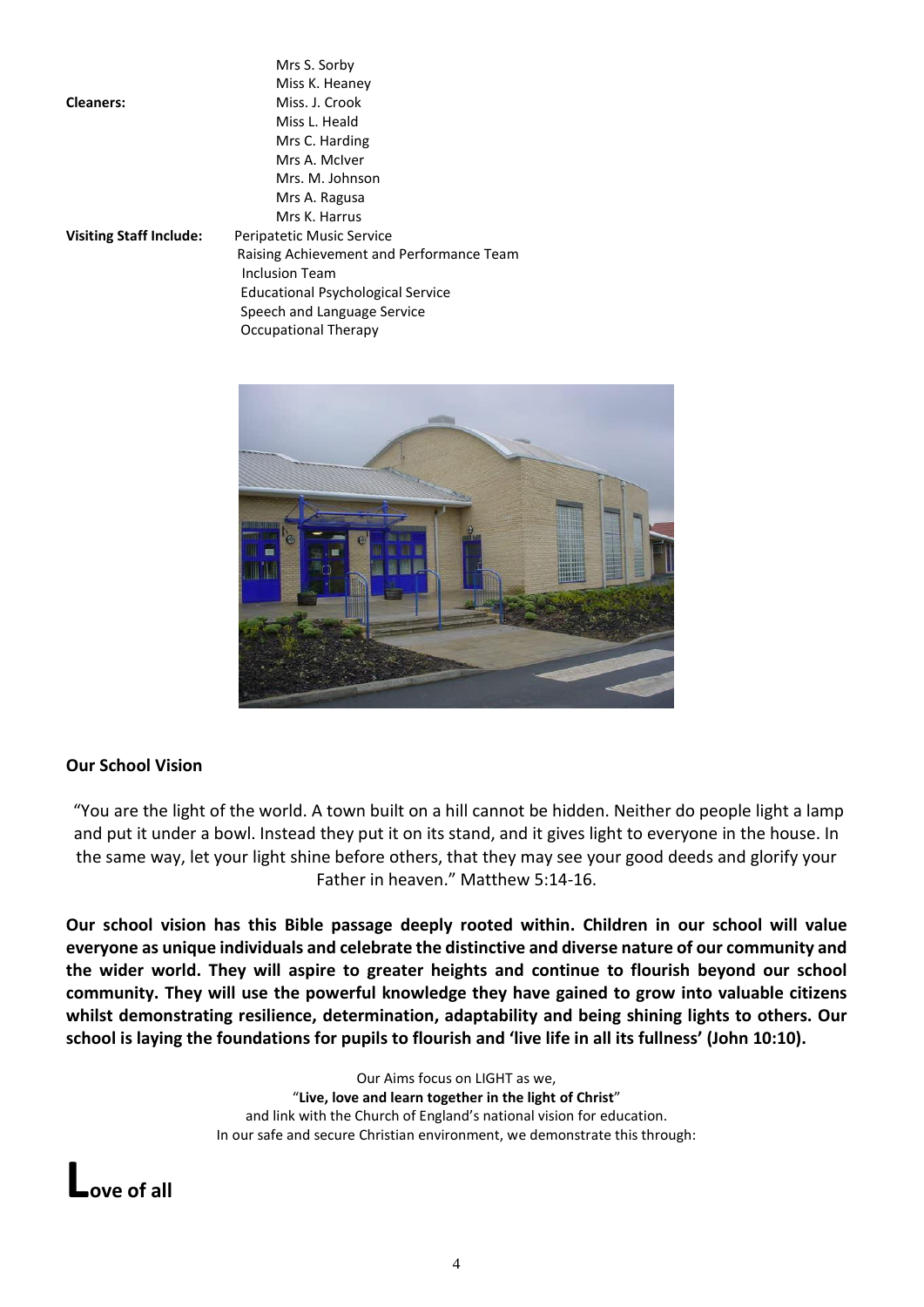- We love our neighbours; showing friendship towards all. We show dignity and respect towards the beliefs of others and the environment.
- Christian Values permeate through everything that we do within our school community.
- All God's children are welcomed into our school family.

## **Ignite the light of Christ around all our children**

- We ignite a passion for learning and curiosity to foster life-long learning through providing an excellent, ambitious, broad and balanced education to motivate all pupils.
- We build opportunities to develop wisdom, knowledge and skills including within local and global communities.

# **God at the centre of everything we do**

- We are committed to daily acts of worship and connecting the Christian Values to the whole curriculum and to individuals' own personal spiritual journey.
- We encourage pupils to serve others within and outside our school community.

# **Hope and Happiness**

- We create a safe and secure, encouraging Christian environment and have high hopes so that children and adults can aspire to greater heights
- Pupils feel a sense of pride in their own achievements and the achievements of others.
- We foster the confidence for pupils to be determined, persevere and show resilience.
- We develop and maintain a positive and fulfilling partnership between children, parents, teachers and all others working within and alongside the school.
- We are content and appreciate what we have, and understand how our lives may differ from others.

## **Truth**

- We encourage honesty and truthfulness across our school community.
- We pursue the truth and develop a sense of purpose throughout our school journey.

#### **Admissions Policy**

Please see our school website for up to date admissions policies.

#### **St. Francis of Assisi Church of England Primary School Organisation**

Our school is a Church of England Primary School for boys and girls between the ages of three and eleven years. Children are admitted into the Reception Class. Those children whose fifth birthday falls between 1st September and 31<sup>st</sup> August will be admitted at the beginning of the academic year in September. All part time education before admittance into the Reception Class takes place in the school's Nursery class.

#### **The Building**

Our school is a two storey building with pleasant gardens, playground, spiritual garden and a large playing field surrounds it. The building is of a very modern design with enclosed areas creating spacious classrooms. There are twelve main teaching areas in the building, along with a purpose built Computing suite, and a Music/Drama Room. There is a large, well-resourced library, containing a wide range of fiction and non-fiction material. There are considerable resources in each classroom area for technology, religious education, literacy and numeracy.

#### **The Teaching Organisation**

In September, 2019, the approximate number on roll will be 390 plus the 39 place Nursery. Over the coming years it is still highly likely that the school will be oversubscribed in all year groups.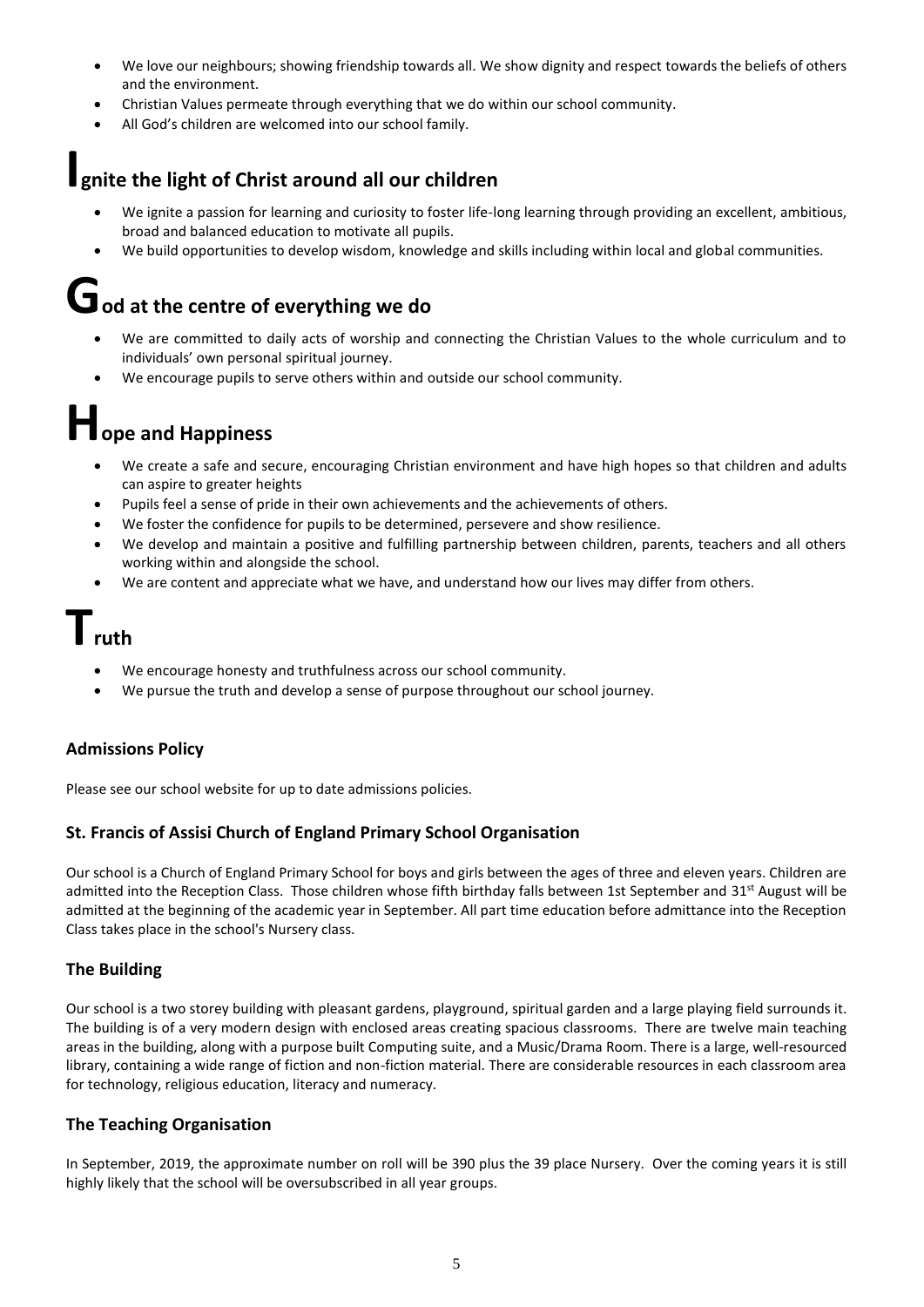Within each class there is scope for whole class lessons, individual work, group work, team activities, research work and private study. Whatever the organisation, children are given every opportunity to make maximum individual progress. Every class within the school spends at least an hour a day on Literacy, and fifty minutes on Numeracy, in line with the Government's requirements, demonstrating the great emphasis we place on the teaching of these very important basic skills.

#### **Arrangements for parents to visit the school**

An Open Evening is held in the first and second term of each year and an open afternoon in the third term when parents can view work following their report. Each child will receive a written report at the end of the school year. It is important that problems and concerns are sorted out at an early stage so parents are welcome to come to school at any time to resolve such situations.

If you are a parent/carer considering sending your child to St. Francis C of E Primary then please telephone to make an appointment with the Headteacher who will be pleased to show you around school and answer any questions you may have.

Parents are very welcome to help in the classroom and/or on educational visits (subject to DBS clearance).

#### **Collective Worship**

The school holds an Act of Collective Worship every day. Due to our status as a Church of England School, we are supported by the local Parish Priest who comes into school to lead services, and supports the planning of these Acts in school. The school visits the local church at regular intervals for services related to specific festivals e.g. Easter, Christmas. Children will be involved as much as possible in the organisation of these services.

#### **The School's Curriculum**

Please see our school website for details of our curriculum.

#### **Special Educational Needs**

We cater for all children's individual needs within our curriculum and tailor our styles accordingly. Any child that experiences specific difficulties is catered for by the provision of a support plan in liaison with parents/carers. Sometimes external agencies can be involved to support children and offer advice to parents and teachers. This may include Educational Psychologists and Speech and Language Support. Please see our SEND Policy and School Offer for more information.

#### **The Curriculum – General Information**

#### **Policy Documents**

The following documents are in School.

- The National Curriculum statutory orders.
- School 'Schemes of Work' and 'Policies' for the curriculum.
- Department for Education and Skills Documents.
- Local Authority Policy Guidelines.
- Diocesan documents.

#### **Complaints Procedure**

The Local Education Authority has established a procedure for considering complaints from parents. In the first instance the concern should be raised with the Head Teacher. Where the issue is not resolved a formal complaint may, if appropriate, be referred to the Governing Body. A copy of the Complaints Policy can be found on the school website.

#### **Inspection of Documents**

Any member of the public is allowed to look at curriculum documents (including Schemes of Work), Governing Body papers, Policy statements, DfES circulars and occasional papers that have been sent to school, HMI reports on school, complaint procedure and the agreed syllabus for R.E.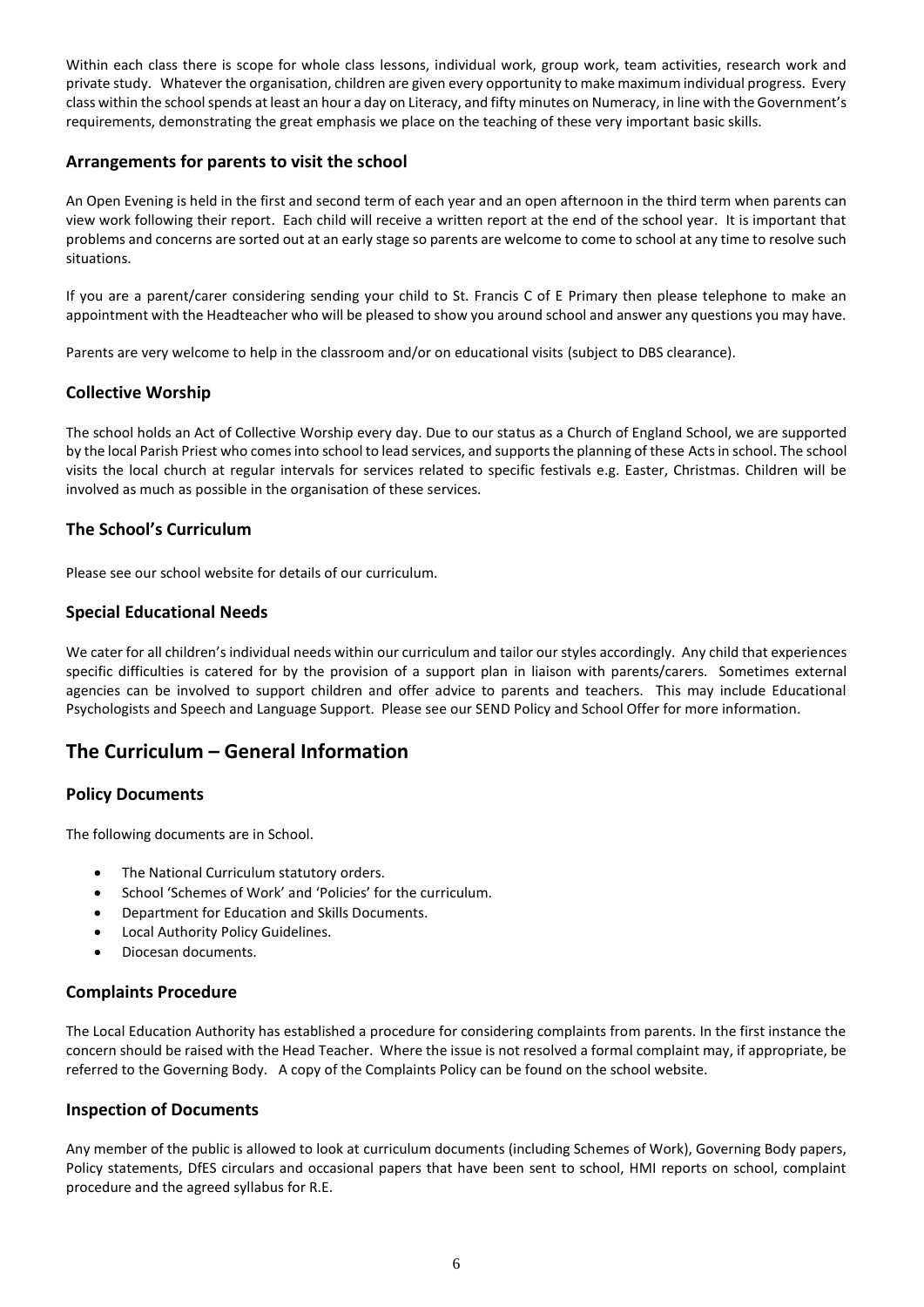#### **Reporting Pupils' Progress to Parents**

Parents are welcome at any time to discuss their child's progress. It is helpful to make an appointment with the teacher for a time that is mutually convenient. There are formal parent/teacher discussion evenings during the year, and parents are sent an appointment time in advance.

Written reports are sent out to parents during the summer term. The report for the Foundation Years is an overview of how your child has settled into the school and their development in line with the requirements of the 'Early Years' curriculum. For the rest of the pupils the report covers progress in each of the National Curriculum subjects and attendance figures.

Parents of children in Reception, Year 2 and Year 6 will, in addition, receive information regarding their child's performance in the Standard Assessments and the Year Group's overall results.

#### **Equal Opportunities**

All children have the right to be treated equally in accessing education irrespective of gender, disability, ethnic difference or social disadvantage. Our expectation of pupils is not influenced by any of these factors. We will recognise and value different cultures and religious traditions amongst them. Please see our policy for further details.

#### **Educational Visits**

Throughout the year children will be taken on educational visits to broaden their experiences. In order to finance such visits and activities it is necessary to ask for a voluntary contribution from parents to cover costs of transport, insurance and entrance charges etc. No child is ever excluded from a trip, but the school reserves the right to cancel events should insufficient contributions from parents are received.

#### **Extra-Curricular Activities**

These vary according to season or particular interests, but will include:

| Gymnastics | Multiskills Choir | Cricket | Dance | Football |
|------------|-------------------|---------|-------|----------|
|            |                   |         |       |          |

Guitar Drumming Bible explorers

Parents will be informed of all extra-curricular activities as and when they are arranged.

#### **Curriculum Progression**

#### **Early Years Foundation Stage**

Please see our website for details of our Early Years curriculum.

#### **Key Stage 1:** Years 1 and 2 and **Key Stage 2:** Years 3 – 6

Please see our website for details of our whole school curriculum intent, implementation and impact as well as information linked to each subject area.

#### **Care of Pupils**

#### **Health and Safety**

We take every care to ensure the safety of our pupils throughout the school day. The building complies with the County Fire Regulations.

If you are bringing a child or waiting to pick up a child **please park your car outside of the school and not in the Staff Car Park.** Please park well away from the school entrance so that children may have a clear view of other traffic. Cars must not be brought on to school premises at the beginning or end of school sessions.

#### **Child Protection and Safeguarding**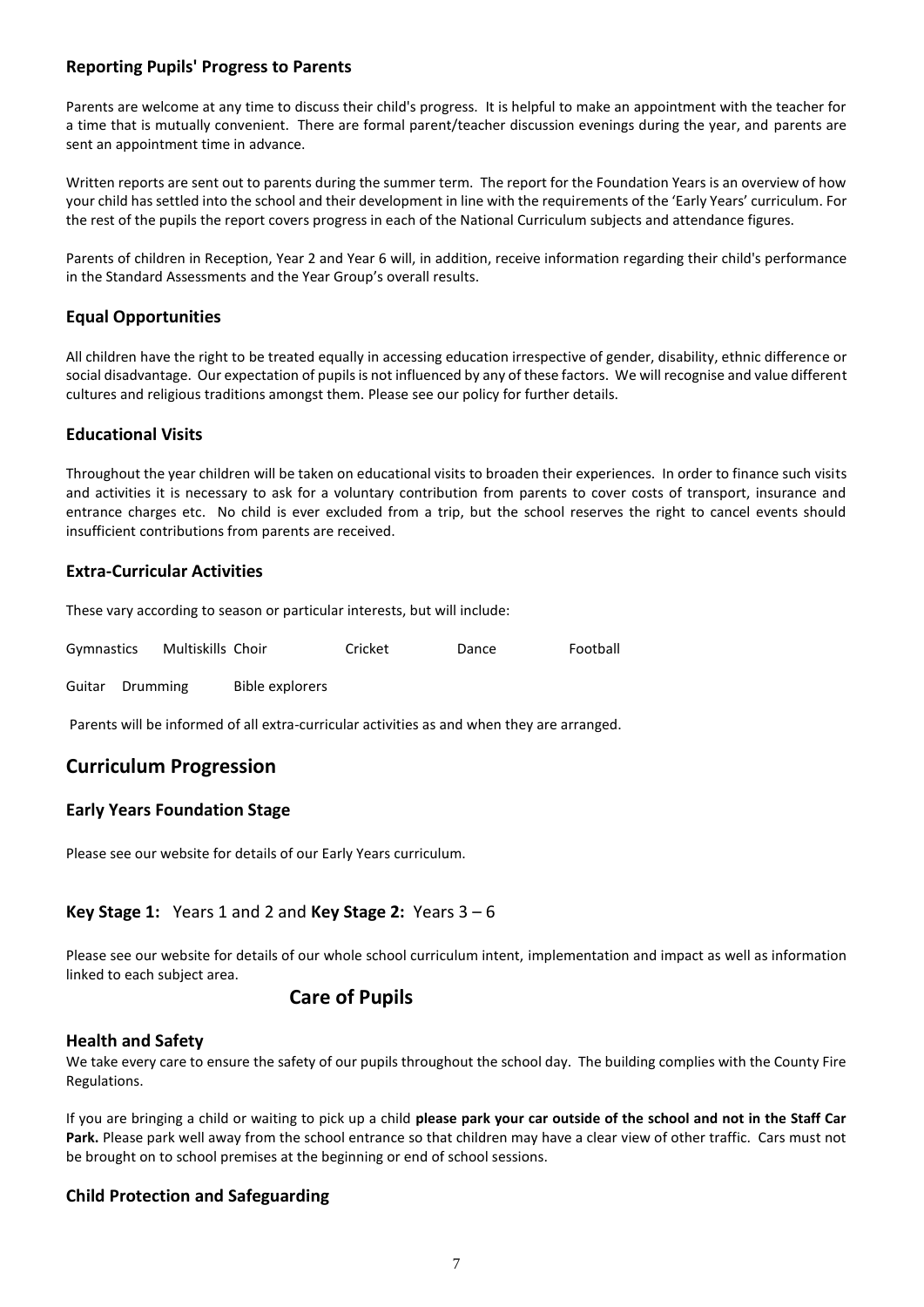Parents and Carers should be aware that the school has a duty to take reasonable action to ensure the welfare and safety of its pupils. In cases where school staff have cause to be concerned that a pupil may be subject to ill treatment, neglect or other form of abuse, staff will follow the Stockton Authority Child Protection Procedures and inform the Social Services of their concern. Please see our Child Protection Policy for further information. Our Designated Safeguarding Lead is the Headteacher and the Deputy Designated Safeguarding Lead is the Deputy Headteacher.

#### **Behaviour**

Please see our Behaviour Policy for further information.

#### **Illness or Accident at School**

All parents are asked to ensure that they, or an authorised person, can be contacted during the school day. This information is provided prior to your child starting school. If a child is ill during the day or is involved in an accident, steps will be taken to see that the parent is contacted in order that suitable arrangements can be made.

A "Parental Contact" form is to be completed and retained in school files for reference purposes. Any changes thereon should be notified to the Administrator. Details are confidential and are only available to the Administrator, Teaching Assistant or Teacher directly concerned when occasion warrants.

#### **Medication**

Please see our Administration of Medication Policy for further information. Medicines and tablets **will not** be administered to children at school unless all the relevant paperwork including an Individual Healthcare Plan for long term illnesses.

Parents must also complete an Authorisation Form (available from school office) authorising us to administer the medicine or tablets to the child.



#### **General Information**

#### **Dress**

The school is centrally heated and most areas are carpeted. Dress, should, therefore, be appropriate for internal conditions and the varied activities in which children are engaged during the day.

**The school has a uniform of which the jumpers/cardigans and ties (plus book bags/PE bags etc.) can be purchased via Motif8. It is the preferred form of dress.** Parents are asked to maintain the tone of the school in terms of use of colour, neatness and appropriateness of dress.

 The following items are needed: Navy Blue jumper or cardigan (with gold stripes on neck/sleeves/waistband). Grey skirt or pinafore. Grey trousers. White shirt or blouse and school tie (Years 1-6), white polo shirt for Nursery/Reception. Indoor shoes.

Please note that all children will be allowed to wear white polo shirts in the Summer term, and summer dresses can be worn for the warmer weather.

A copy of our Uniform Policy can be found on the school website.

#### **P.E. Equipment**

Children will need navy shorts and a white T-shirt to change into. Gym shoes or trainers will be needed for outdoor P.E. sessions. These items may be left in school. A drawstring bag may be purchased from Motif8 as we have very limited cloakroom space. Children are discouraged from bringing large holdall bags that are unable to hang on a peg.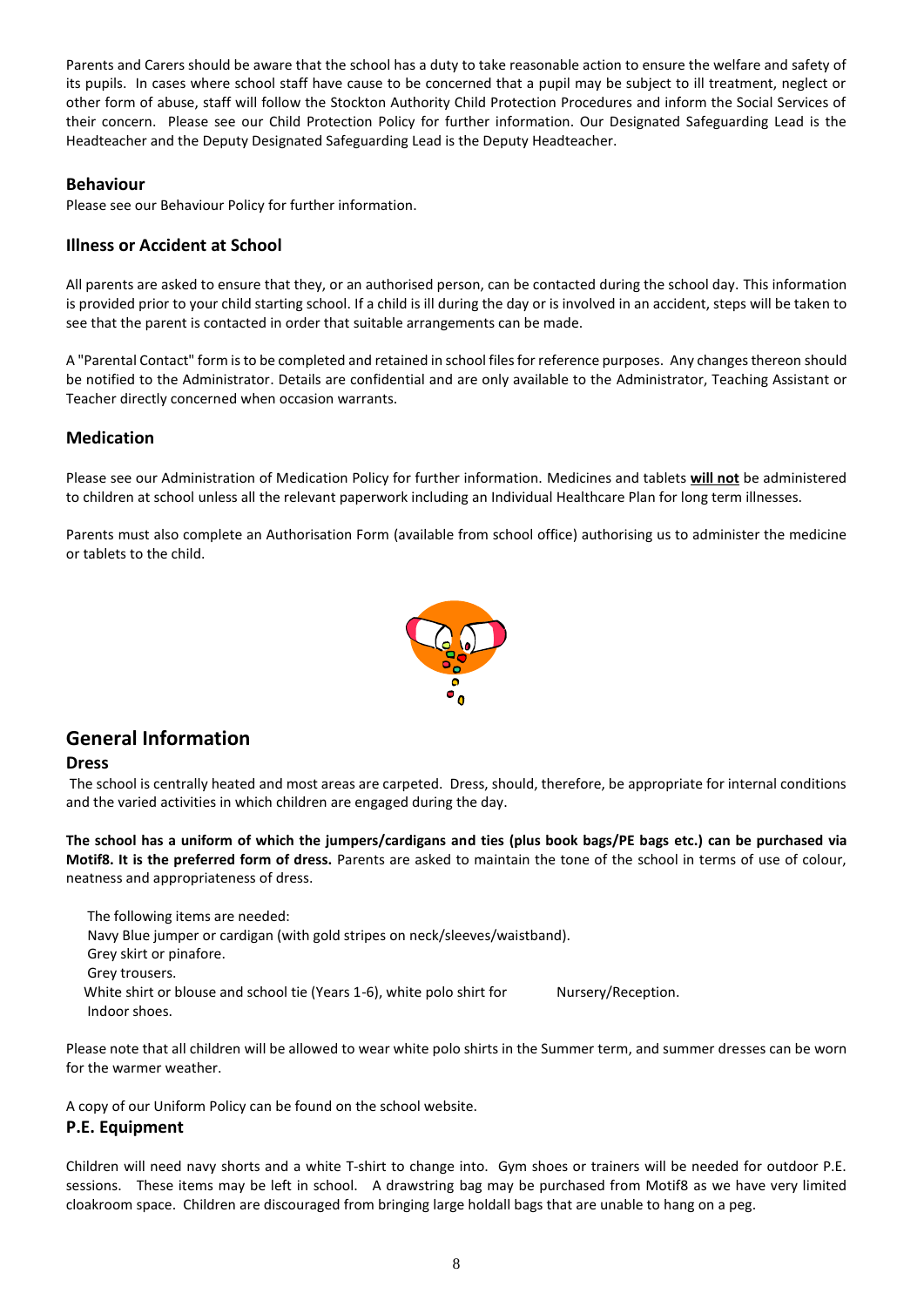#### **Property - Clothing**

Whilst we cannot accept responsibility for personal property, we do make every effort to see that there is reasonable security at school. There is a 'Lost Property' box, from which property may be retrieved and returned to its owner. This is very much easier to do when articles are marked with the owner's name since many articles of clothing are identical. Items not claimed will be donated to charity.

Children are instructed to look after their possessions, not to disturb or disregard other children's belongings, and to return items to school immediately if taken by mistake. Obviously, staff will help younger children, but older children should be able to exercise control and responsibility for themselves.

#### **Other Personal Property**

Parents can support school by discouraging children from bringing valuables to school. Money should not be brought to school except for amounts that are to be 'paid in' and which must be handed over (in a sealed envelope) at the beginning of a session so that it reaches the Administrator's office for security as quickly as possible.

We advise that very young children should not wear watches so that they do not run the risk of losing or damaging them. **Jewellery**

The wearing of jewellery is an obvious hazard to the safety of children in school.

Rings, earrings, bracelets and necklaces are potential hazards and we prefer that they should not be worn. Should parents so wish, then one studded earring per ear will be permitted but **must be removed** by the child for P.E. and swimming.



In addition to safety factors, the security of valuables of any kind is another obvious issue, hence our preference for little, or no jewellery.

#### **Absences**

Our Attendance Policy can be found on the school website.

If a child is going to be absent from school parents must telephone the school office (01642 769942) and inform the Administrator as soon as possible on the first day of illness.

Lengthy absences or successive short absences may need to be checked by the Attendance officer because of possible implications.

In the case of contagious or infectious diseases it is important that the school be notified and that doctor's clearance is obtained before a child returns to school.

Requests for absence other than for illness should be made to the Head teacher in advance.

If your child has to go home during school time for a hospital or dental appointment etc. please call at the school office for your child. We cannot allow children to leave unaccompanied during school time.

#### **Holidays during term time**

Government regulations state that leave of absence shall not be given for holiday purposes during term time, except for EXCEPTIONAL CIRCUMSTANCES (five working days) in any school year.

A form is available from the school office for completion if leave of absence is required. Please see our school Attendance Policy for further information.

#### **Meal Services**

Midday meals are provided from our own kitchen between the hours of 11.30am and 1.15 pm.